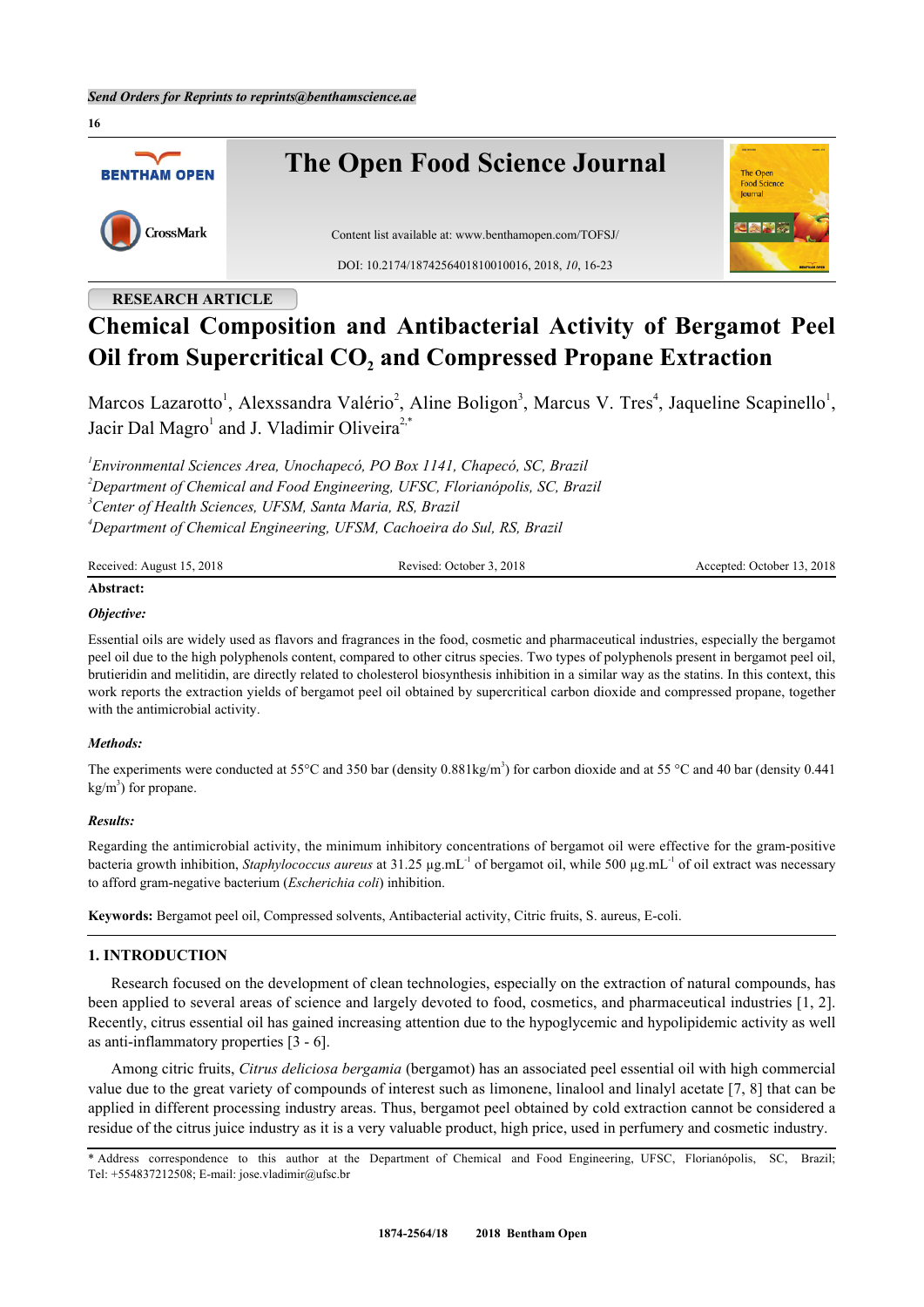Concerning the biological activity of bergamot peel oil, some studies have reported the anti-inflammatory, antiproliferative, and analgesic effect, including effects on the cardiovascular and central nervous system [\[9](#page-5-6) - [12\]](#page-5-7).

Among several different techniques available for the extraction of essential peel oils from vegetable matrices, the use of pressurized solvents has demonstrated great potential, as long as physicochemical properties (density, diffusivity, viscosity, and dielectric constant) can be finely tuned by pressure and temperature [\[13](#page-5-8), [14\]](#page-5-9). Besides, the use of pressurized fluids is considered an environmentally friendly, economic and safety technology demanded by industries and consumers, as it is associated with the use of non-toxic and relatively lower cost solvents [[15](#page-5-10) - [17](#page-6-0)]. When compared to the conventional methodologies that make use of organic liquid solvents, the use of compressed gases does not require an additional separation step for solvent removal, hence preventing possible degradation of thermo-sensitive compounds.

Although several research works have focused on the development of clean/green technologies for the natural compounds extraction, there is a lack of information in the literature regarding the bergamot peel oil extraction using supercritical carbon dioxide (SCCO<sub>2</sub>) and compressed propane as solvents, considering the chemical profile and antimicrobial activity of the oils obtained. Though  $SCCO_2$  has been the solvent selected for extraction of herbaceous matrices, propane may be advantageous for some applications due to its low dielectric constant, comparable to  $SCCO<sub>2</sub>$ , the ability to extract lipophilic compounds, much reduced working pressure needed, which means lower Capex and Opex (Capex- capital expenditure costs; Opex- operational expenditure costs) [\[18](#page-6-1)]. Although the use of propane may cause doubts about safe operation, it might be taken into account that much lower pressures than  $SCCO<sub>2</sub>$  can be employed, typically in the order of 10 bar (as solvent density becomes almost invariant above this value). Additionally, good high precision detectors of light hydrocarbons are available in the market, hence preventing leakage problems - such points have recently drawn attention from the industrial sector [\[19](#page-6-2), [20](#page-6-3)].

In this context, the main goal of this work was to evaluate the use of carbon dioxide and propane in the oil extraction of *Citrus deliciosa bergamia* peel (bergamot peel) and compare the results in terms of extraction yield and antimicrobial activity against *Escherichia coli* and *Staphylococcus aureus*, as microorganism models. The target here is to use and environmental benign extraction technology combining with the use of a renewable, waste, raw material, as well as replacing the use of organic solvents without residue left in the final product.

#### **2. EXPERIMENTAL**

#### **2.1. Materials**

Bergamot was harvested in July 2014 from native plants in Descanso (Santa Catarina State, Brazil). After harvesting, the bergamot (*Delicious Citrus Bergamia*) was washed with abundant water and then peeled. Peels were cut in 1 cm<sup>2</sup> pieces and then stored at -18 °C in polypropylene bags. Neither in the peeling step nor in peel cutting, losses of bergamot peel oil were visually observed. Propane and carbon dioxide  $(CO_2)$  with minimum purity of 99.5% in the liquid phase was purchased from White Martins S.A. *Staphylococcus aureus* strains (ATCC 25923) and *Escherichia coli* strains (ATCC 25922) were used for the antimicrobial activity tests. Brain Heart Infusion Broth (BHI), 2,3,5-Triphenyl-tetrazolium chloride (TTC), and dimethylsulfoxide (DMSO, 99%) was purchased from Merck, Sigma-Aldrich and Vetec, respectively.

#### **2.2. Bergamot Peel Oil Extraction With Pressurized Propane and Supercritical CO<sup>2</sup>**

Before extraction, the previously cut bergamot peels were crushed in a slicer and sieved to obtain particles of mean size  $\leq$  2 mm. Typically, around 30 g ( $\pm$ 0.05 g) of raw material was used in all extraction experiments. The equipment consisted of four components: a solvent gas cylinder, a high-pressure pump, an extraction vessel, a micrometric valve connected to collection flask and a temperature and pressure control systems. A detailed discussion about experimental apparatus, methodology and extraction conditions can be found in the works of Capeletto *et al*. (2016) [\[21](#page-6-4)] and Scapinello *et al*. (2015) [\[22](#page-6-5)].

After preliminary tests, the extraction conditions for all assays were set as solvent flow rate of 3 mL min<sup>-1</sup> and 2 h of extraction time for experimental runs. In fact, preliminary tests showed that extraction times greater than 2 h led to negligible gains of the extract obtained and therefore above this time resulted in practice in solvent losses with additional costs and unfruitful results. Also, preliminary tests and experience from previous works of our research group show that good extraction conditions may be 55 °C and 350 bar for SCCO<sub>2</sub> (density 0.881kg/m<sup>3</sup>) and 55 °C and 40 bar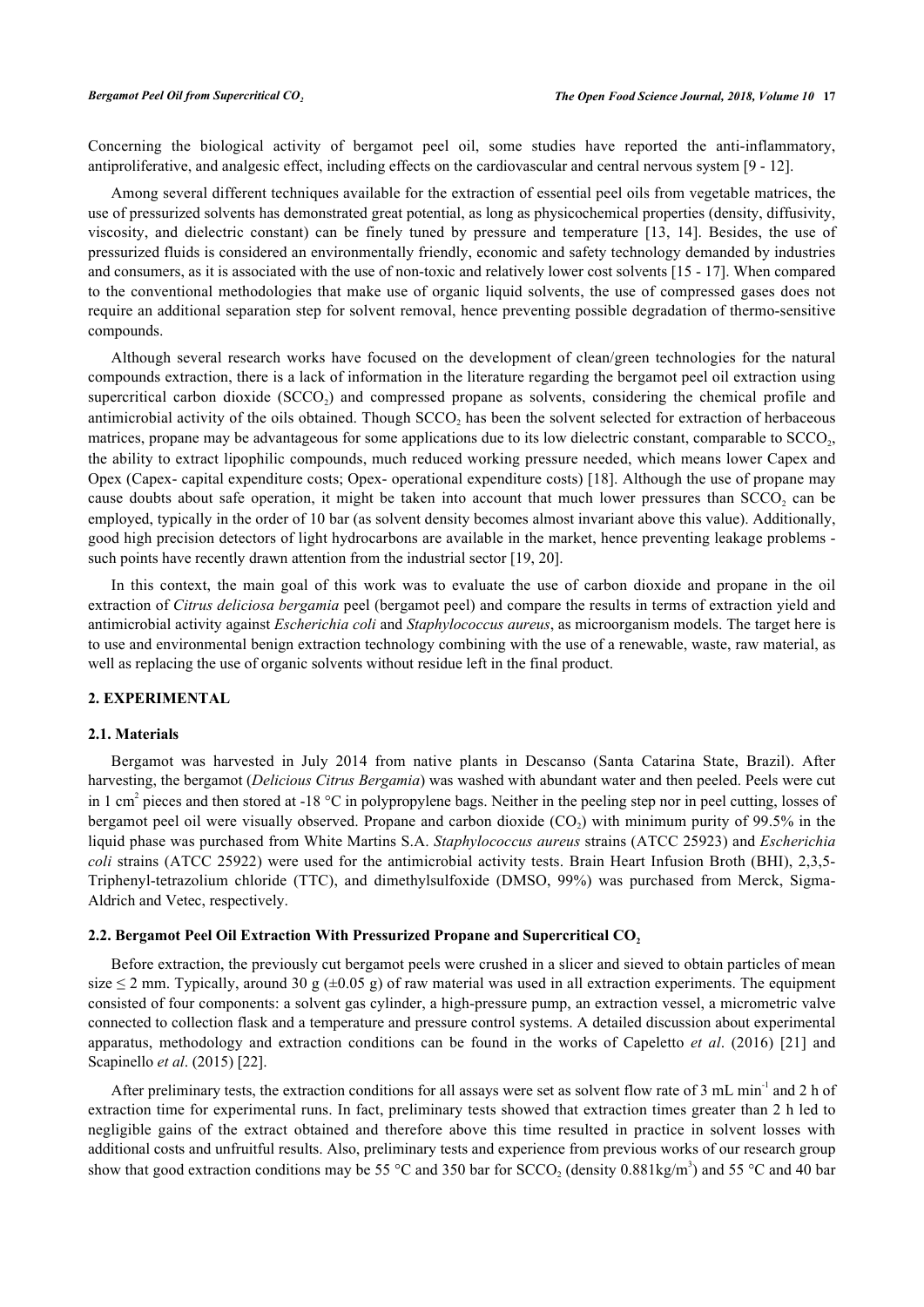(density  $0.441 \text{kg/m}^3$ ) for propane. The purpose for these extraction conditions was to increase the possibility of extraction a larger number of chemical compounds by raising vapor pressure of pure components while improving solvation trough adequate solvent extracting densities. For all extraction conditions using  $\mathrm{SCCO}_2$  and pressurized propane, bergamot peel oils obtained were collected in amber bottles and then stored under refrigeration (5 °C  $\pm$  2 °C). The overall extraction yield of bergamot peel oil was obtained by the relation between the total mass oil extracted by the mass of the sample. Based on triplicate experiments carried out for all the experimental conditions for both compressed solvents, the overall average standard deviation of the yields noticed was about 0.2 wt%.

### **2.3. Bergamot Peel Oil Analysis by Gas Chromatography (GC and GC-MS)**

The chemical composition of bergamot peel oil was determined using a Shimadzu gas chromatograph model Varian 3800 equipped with a split-injection port, flame-ionization detector and a HP-Innowax column (25 m x 0.25 mm x 0.5 μm). The chromatograph operating conditions were: split = 1:150; column flux = 0.92 mL.min<sup>-1</sup>, detector temperature: 250 °C, injector temperature: 250 °C, oven temperature: 60 °C (8 min), 180 °C (4 °C min<sup>-1</sup>), 180 °C - 230 °C (20 °C min-1), 230 °C (20 min) using helium as carrier gas: split ratio: 50:1, 34 kPa, and injected volume of 1.0 µL. The composition was obtained from electronic integration measurements using flame ionization detection. The GC-MS analysis was performed on a GC-MSD system model HP 5973-6890, operating in EI mode at 70 eV, equipped with a cross-linked column capillary (HP-5, 30 m x 0.25 mm). Helium was used as carrier gas (56 kPa, 1 ml.min<sup>-1</sup>). The identification of compounds in the bergamot peel oil was based on the retention index, determined as a function of a homologous series of  $C_7 - C_{30}$  n-alkanes, under identical experimental conditions, to the NBS mass Library (Massada, 1976) described by Felton *et al*. (2009) [[24\]](#page-6-6). The relative amounts of the individual components were calculated based on the GC peak area (FID response).

#### **2.4. Minimum Inhibitory Concentration Assays (MIC)**

The antimicrobial analyses to determine Minimum Inhibitory Concentration (MIC) were done for the bergamot peel oil extracted with pressurized propane and supercritical  $CO<sub>2</sub>$  (Table [1](#page-2-0)). The assays were carried out in triplicate on systems sterile microplates containing 96 cavities shaped bottom "U" containing 100 μL of Brain Heart Infusion Broth (BHI), following the adapted method described by Hentz and Santin (2007) ] [[25](#page-6-7)]. A 200 μL volume of the sample of bergamot peel oil extracted at the concentration from 27 mg.mL<sup>-1</sup> (diluted in 10% DMSO) was filtered (0.45  $\mu$ m Millipore filter) and inoculated in BHI medium. Also, the blank test was done with 100 µL of BHI in 10% DMSO. The bacterial inoculums of *Staphylococcus aureus* and *Escherichia coli* with a concentration of 0.5 in the McFarland scale ( $10^8$  UFC mL<sup>-1</sup>) were diluted in 0.9% in a sterile saline solution and a volume of 5 µL ( $10^4$  UFC mL<sup>-1</sup>) was deposited in each cavity of the microplate utilizing a micropipette. In each line of the microplates containing different concentrations of the bergamot peel oil extract, adjusted with DMSO 10%. The 96-well microplates were incubated in a bacteriological oven at 35 °C for 18 hours. Afterward, 20 µL de TTC 0.5% was added in each cavity of the microplate and again incubated for another three hours. The MIC was defined as the lowest concentration, enough to inhibit the microbial growth (Mann and Markham, 1998).

<span id="page-2-0"></span>

| Table 1. Chemical composition of bergamot peel oil obtained from supercritical CO, (55 °C and 350 bar) and compressed |  |
|-----------------------------------------------------------------------------------------------------------------------|--|
| propane extraction (55 $\mathrm{^{\circ}C}$ and 40 bar).                                                              |  |
|                                                                                                                       |  |

|                     |                 |                 | Area $(\% )$    |                          |  |
|---------------------|-----------------|-----------------|-----------------|--------------------------|--|
| <b>Components</b>   | RI <sup>a</sup> | RI <sup>b</sup> | CO <sub>2</sub> | propane                  |  |
| $\alpha$ -Terpene   | 931             | 932             | 0.17            | 0.09                     |  |
| $\alpha$ -Pinene    | 939             | 938             | 0.83            | 0.54                     |  |
| Canfene             | 953             | 953             | 0.05            | $\overline{\phantom{a}}$ |  |
| Sabinene            | 976             | 975             | 1.64            | 1.11                     |  |
| $\beta$ -Pinene     | 980             | 982             | 6.27            | 4.08                     |  |
| Mircene             | 991             | 993             | 0.36            | 0.95                     |  |
| p-Cimene            | 1026            | 1026            | 0.18            | 0.46                     |  |
| Limonene            | 1031            | 1030            | 45.13           | 21.53                    |  |
| $\gamma$ -Terpinene | 1062            | 1062            | 3.25            | 6.08                     |  |
| Linalool            | 1098            | 1096            | 11.35           | 15.16                    |  |
| $\alpha$ -Terpineol | 1189            | 1190            | 0.09            | 0.70                     |  |
| Neral               | 1228            | 1225            | 1.37            | 1.12                     |  |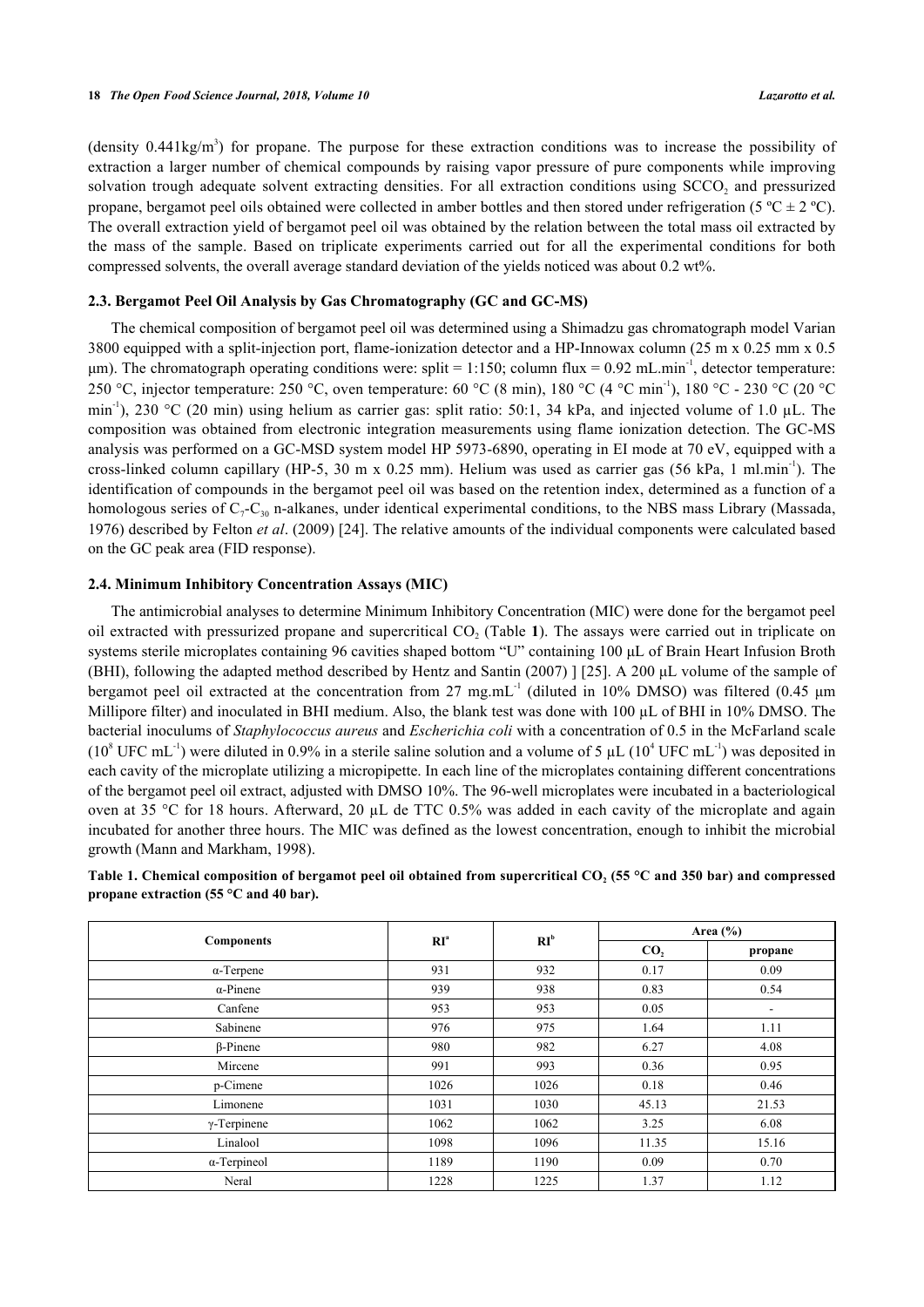#### *(Table 1) contd.....*

|                      |                          | RI <sup>b</sup> | Area $(\% )$             |         |  |
|----------------------|--------------------------|-----------------|--------------------------|---------|--|
| <b>Components</b>    | RI <sup>a</sup>          |                 | CO <sub>2</sub>          | propane |  |
| Linalyl acetate      | 1257                     | 1255            | 23.67                    | 19.74   |  |
| Geranial             | 1270                     | 1269            | 0.25                     | 2.03    |  |
| Citronelil acetate   | 1354                     | 1351            | $\overline{\phantom{a}}$ | 0.18    |  |
| Neryl acetate        | 1365                     | 1362            | 1.34                     | 0.57    |  |
| $\beta$ -Cariofilene | 1418                     | 1417            | 0.84                     | 1.96    |  |
| Neryl acetate        | 1434                     | 1434            | 0.47                     | 2.61    |  |
| Trans-α-bergamotene  | 1436                     | 1439            | 0.08                     | 1.17    |  |
| Germacrene D         | 1480                     | 1480            | 0.15                     | 0.90    |  |
| $\beta$ -Bisabolene  | 1509                     | 1511            | 1.27                     | 3.04    |  |
| $\alpha$ -Humulene   | 1454                     | 1457            | $\overline{\phantom{a}}$ | 0.10    |  |
| $\gamma$ -Muurolene  | 1477                     | 1476            | 1.03                     | 2.81    |  |
| Carifilene oxide     | 1581                     | 1580            | 0.06                     | ۰       |  |
| Total identified (%) | $\overline{\phantom{0}}$ |                 | 99.85                    | 86.93   |  |

<sup>a</sup>Retention indexes from literature (Adams, 1995).

<sup>b</sup>Experimental retention indexes (based on homologous series of *n*-alcanes  $C_7-C_{30}$ ).

#### **3. RESULTS AND DISCUSSION**

#### **3.1. Extraction Performance**

The obtained extraction yields, defined as the weight percentage of the oil extracted with respect to the initial charge of the raw material in the extractor, were  $0.48$  wt% and  $0.37$  wt% for  $SCCO<sub>2</sub>$  and pressurized propane, respectively. Table [2](#page-3-0) shows the bergamot peel oil composition obtained by SCCO<sub>2</sub> and pressurized propane extraction. It can be observed that more compounds were identified from the  $SCCO_2$  (99.8%) extract compared to propane ( $\sim$  87%), which may be justified to the fact that in the experimental conditions used the propane has greater power of solvation and in this way extracted less volatile compounds, with higher molecular weight and consequently greater structural complexity that were not identifiable by GC-MS[[26\]](#page-6-8).

<span id="page-3-0"></span>

|  | Table 2. Minimum inhibitory concentration (MIC) of bergamot peel oil extracts. |  |  |  |
|--|--------------------------------------------------------------------------------|--|--|--|
|  |                                                                                |  |  |  |

| <b>Target microorganism</b> | Supercritical CO,     | Compressed propane    |
|-----------------------------|-----------------------|-----------------------|
| -                           | <b>MIC</b><br>(mg/ml) | <b>MIC</b><br>(mg/ml) |
| E. coli                     | 500                   | 125                   |
| S. aureus                   |                       |                       |

Comparison of chemical profile obtained from the application of extraction solvents shows that the major constituent in both bergamot peel oils was limonene, an important monoterpene, precursor of many pharmaceuticals and chemicals [[27](#page-6-9)], with 45% observed for  $SCCO<sub>2</sub>$  and 21.5% for propane. These results are in accordance with the studies reported by Sawamura *et al*. (2006) [[28\]](#page-6-10), in which the authors reported limonene as the major component in bergamot essential oil.

Other important components identified in bergamot peel oil were linalyl acetate, linalool and geraniol with 23.6%, 11.3%, and 0.25% of the total components extracted with  $CO_2$  and 19.7%, 15.1%, and 2.03% for propane, respectively. As reported by Elisabetsky *et al*. (1995) [\[29\]](#page-6-11), compounds such as linalyl acetate and linalool may be associated with anxiolytic activity. According to Camargo and Vasconcelos (2014) [\[30](#page-6-12)], linalool is a secondary metabolite, one of the most important substances in the pharmaceutical industry, used by popular medicine as anti-inflammatory, analgesic, hypotensive, and antimicrobial properties [[10,](#page-5-11) [31,](#page-6-13) [32\]](#page-6-14).

Results reported in this research work agree with those published by Dugo *et al*. (2000) [\[33](#page-6-15)] and Russo *et al*. (2013) [\[34](#page-6-16)], who reported that bergamot peel oil has a non-volatile fraction (4-7%), characterized by coumarins and furocoumarins, and a volatile fraction (93-96%) with hydrocarbons as monoterpenes and sesquiterpenes such as limonene, γ-terpinene, α-β-pinene, β-myrcene, sabinene, β-bisabolene, and oxygenated derivatives, such as linalool, linalyl acetate, neral, geraniol, neryl and geranyl acetate.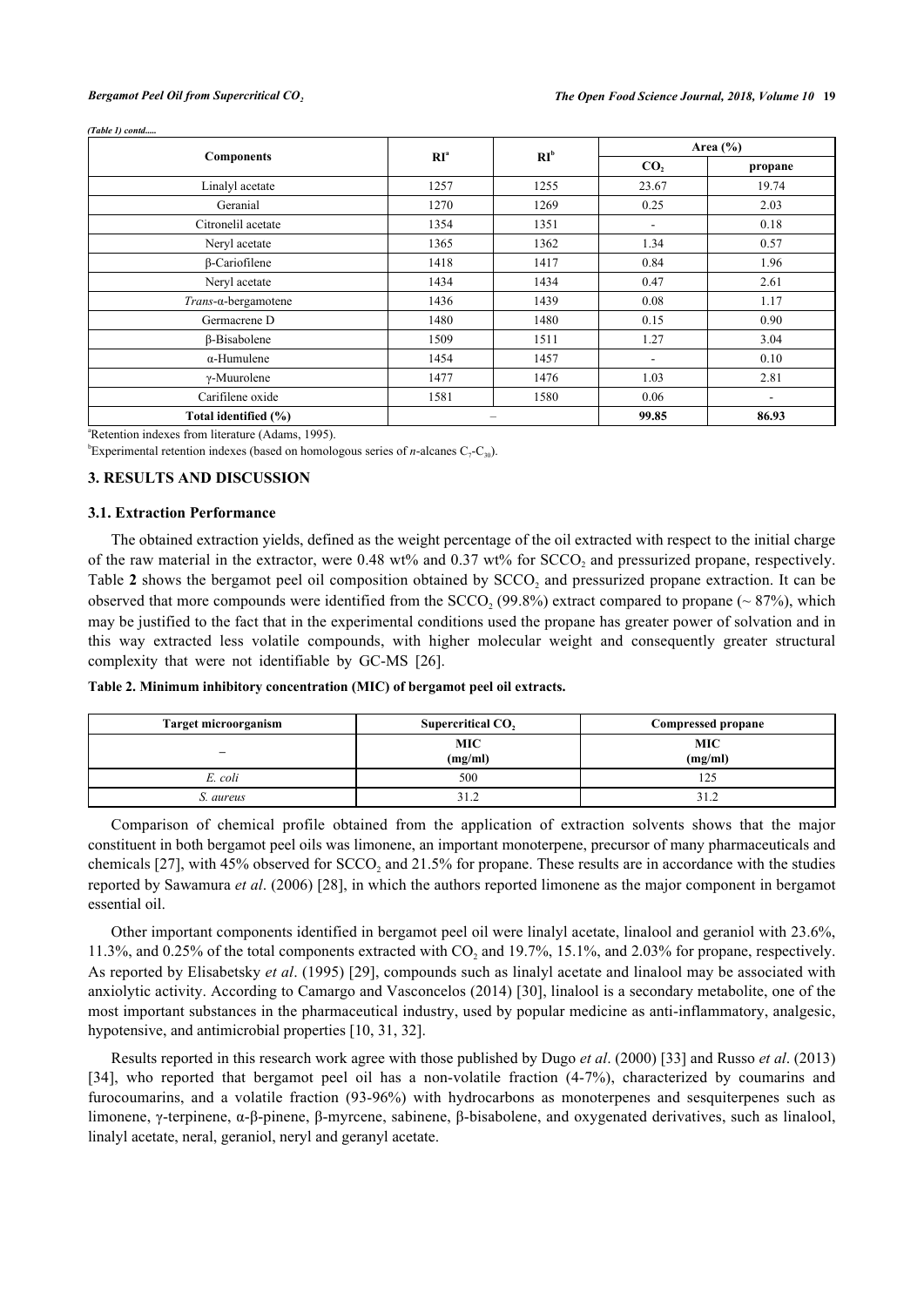#### **3.2. Antibacterial Assays**

From the MIC results, it was noticed that the bergamot peel oils were efficient as bacterial growth-inhibitor. However, the antibacterial effect was higher against Gram-positive bacteria (*S. aureus*) with a determined MIC of 31.2 μg.mL-1. On the other hand, Gram-negative bacteria (*E. coli*) was more resistant, requiring higher concentrations of bergamot peel oil, 500  $\mu$ g.mL<sup>-1</sup> of oil obtained with SCCO<sub>2</sub> and 125  $\mu$ g.mL<sup>-1</sup> of with pressurized propane. The resistance of Gram-negative bacteria such as *E. coli* may be associated with a complex cell wall compared to Gram-positive bacteria, thereby increasing their resistance to the antibacterial agents. Ashok Kumar *et al*. (2011) [\[35](#page-6-17)], using five different solvent extracts of *Citrus lemon* and *Citrus simensis*, analyzed the antimicrobial activity and reported a MIC of 12.5 mg.mL-1 for *E. coli* and for 25 mg.mL-1 for *S. aureus*, these results is similar to the strong antimicrobial activity of the bergamot oil obtained in this work.

The difference in the minimum inhibitory concentration for *E. coli* for the two bergamot peel oils obtained with CO<sub>2</sub> (500  $\mu$ g.mL<sup>-1</sup>) and propane (125  $\mu$ g.mL<sup>-1</sup>) may be related to differences regarding chemical composition of oils obtained, and might be associated with the compounds γ-terpinene (3.25% for  $CO_2$  and 6.08% propane), geraniol (0.25% CO<sub>2</sub> and 2.03% propane), β-caryophyllene (0.84% CO<sub>2</sub> and 1.96% propane), neryl acetate (0.47% CO<sub>2</sub> and propane 2.61%), trans- α -bamamotene (0.08% CO<sub>2</sub> and 1.17% propane), β-bisabolene (1.27% CO<sub>2</sub> and 3.04% propane) and linalool  $(11.35\% \text{ CO}_2 \text{ and } 15.16\% \text{ propane}).$ 

According to Sokovié *et al*. (2010) [[36\]](#page-6-18), linalool has higher antimicrobial effects against Gram-positive bacteria compared to Gram-negative ones, with an effect on protein denaturation or dehydration of the cells. Limonene, a cyclic hydrocarbon, can accumulate in the biological membrane and change its structure and function[[37\]](#page-6-19). In addition, limonene is reported as an antifungal agent [[38\]](#page-7-0), bacteriostatic [[39,](#page-7-1) [40](#page-7-2)], and anti-bactericidal plasma membrane of the bacteria and causes the loss of the bacterial membrane integrity [\[41](#page-7-3)]. A study of *E. coli* inactivation by terpenes and terpenoids (such as carvacrol or citral) demonstrated the sublethal lesions in the cytoplasmic membrane [[42\]](#page-7-4) suggesting the bactericidal membrane rupture as the inactivation mechanism [\[43](#page-7-5)].

According to Prado *et al*. (2013) [[44](#page-7-6)], Wang *et al*. (2008) [[45](#page-7-7)], Sartoratto *et al*. (2004) [[46](#page-7-8)] and Michielin *et al*. (2009) [\[47\]](#page-7-9), it is possible to classify the antimicrobial agents based on MIC values. Michielin *et al*. (2009)[[47](#page-7-9)] classified the extracts as strong inhibitors with MIC up to 500  $\mu$ g.mL<sup>-1</sup>, moderate inhibitor for MIC from 600 to 1500 μg.mL<sup>-1</sup>, and low inhibitor for MIC over 1600 μg.mL<sup>-1</sup>, allowing positioning the bergamot peel oils obtained in this work as a strong inhibitors agent against Gram-positive and Gram-negative bacteria.

It should be mentioned that many compounds present in the essential oil from vegetable matrices, *e.g.* limonene, becomes effective in combination with heat in the inactivation of some bacteria such as *E. coli* and *Listeria monocytogenes* [\[42\]](#page-7-4) due to a synergistic effect on pathogens inactivation, making them able for use in food preservation, keeping the organoleptic properties of the fresh food products [\[43](#page-7-5)].

#### **CONCLUSION**

This work reports the application of a green technology for the extraction of bergamot peel oil, looking for the green chemistry approach in replacement of traditional organic liquid solvents, positively affecting the quality of the final product. It was possible to identify 99.85% and 86.93% of chemical compounds from bergamot peel oil extract using  $CO<sub>2</sub>$  and propane, respectively. In general, both extracts presented limonene as the major constituent - 45.13% for  $CO<sub>2</sub>$ and 21.53% for propane, followed by linalyl acetate - 23.67% for  $CO_2$  and 19.74% for propane, and linalool - 11.35% for  $CO<sub>2</sub>$  and 15.16% for propane. Regarding the antibacterial activity, bergamot peel oil was effective on bacterial growth-inhibitory, especially for the Gram-positive (*S. aureus*), with MIC of 31.25 μg.mL-1. On the other hand, for Gram-negative (*E. coli*), results showed a higher microbial resistance, with MIC of 500 μg.mL<sup>-1</sup> for bergamot peel oil extract by  $SCCO_2$  and 125  $\mu$ g.mL<sup>-1</sup> in the case of propane, allowing to classifying the bergamot peel oil obtained in this work as strong bacteria inhibitors.

#### **ETHICS APPROVAL AND CONSENT TO PARTICIPATE**

Not applicable.

## **HUMAN AND ANIMAL RIGHTS**

No Animals/Humans were used for studies that are base of this research.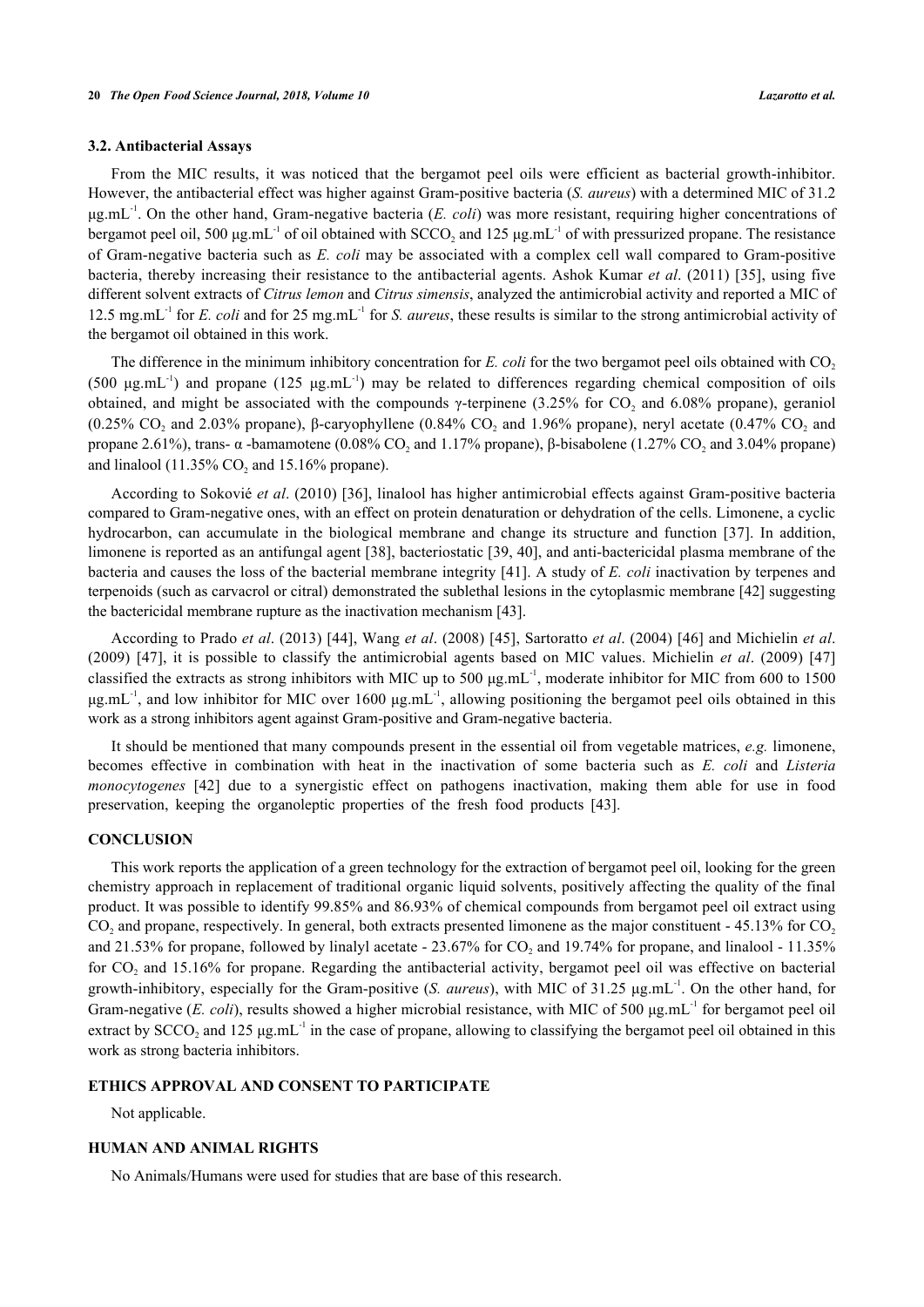# **CONSENT FOR PUBLICATION**

Not applicable.

#### **CONFLICT OF INTEREST**

The authors declare no conflict of interest, financial or otherwise.

#### **ACKNOWLEDGEMENTS**

The authors are grateful to Divinut Ind. de Nozes Ltda (Cachoeira do Sul - RS), CNPq, CAPES, FAPERGS/RS, FAPESC/SC and MCTI-FINEP for financial support and scholarships.

#### **REFERENCES**

- <span id="page-5-0"></span>[1] Gurib-Fakim A. Medicinal plants: Traditions of yesterday and drugs of tomorrow. Mol Aspects Med 2006; 27(1): 1-93. [\[http://dx.doi.org/10.1016/j.mam.2005.07.008](http://dx.doi.org/10.1016/j.mam.2005.07.008)] [PMID: [16105678\]](http://www.ncbi.nlm.nih.gov/pubmed/16105678)
- <span id="page-5-1"></span>[2] Chemat F, Rombaut N, Meullemiestre A, *et al.* Review of Green Food Processing techniques. Preservation, transformation, and extraction. Innov Food Sci Emerg Technol 2017; 41: 357-77. [\[http://dx.doi.org/10.1016/j.ifset.2017.04.016\]](http://dx.doi.org/10.1016/j.ifset.2017.04.016)
- <span id="page-5-2"></span>[3] Delle Monache S, Sanità P, Trapasso E, *et al.* Mechanisms underlying the anti-tumoral effects of Citrus Bergamia juice. PLoS One 2013; 8(4): e61484.

[\[http://dx.doi.org/10.1371/journal.pone.0061484](http://dx.doi.org/10.1371/journal.pone.0061484)] [PMID: [23613861\]](http://www.ncbi.nlm.nih.gov/pubmed/23613861)

- [4] Impellizzeri D, Bruschetta G, Di Paola R, *et al.* The anti-inflammatory and antioxidant effects of bergamot juice extract (BJe) in an experimental model of inflammatory bowel disease. Clin Nutr 2015; 34(6): 1146-54. [\[http://dx.doi.org/10.1016/j.clnu.2014.11.012\]](http://dx.doi.org/10.1016/j.clnu.2014.11.012) [PMID: [25491246](http://www.ncbi.nlm.nih.gov/pubmed/25491246)]
- [5] Risitano R, Currò M, Cirmi S, *et al.* Flavonoid fraction of Bergamot juice reduces LPS-induced inflammatory response through SIRT1 mediated NF-κB inhibition in THP-1 monocytes. PLoS One 2014; 9(9): e107431. [\[http://dx.doi.org/10.1371/journal.pone.0107431](http://dx.doi.org/10.1371/journal.pone.0107431)] [PMID: [25260046\]](http://www.ncbi.nlm.nih.gov/pubmed/25260046)
- <span id="page-5-3"></span>[6] Visalli G, Ferlazzo N, Cirmi S, *et al.* Bergamot juice extract inhibits proliferation by inducing apoptosis in human colon cancer cells. Anticancer Agents Med Chem 2014; 14(10): 1402-13. [\[http://dx.doi.org/10.2174/1871520614666140829120530\]](http://dx.doi.org/10.2174/1871520614666140829120530) [PMID: [25173561](http://www.ncbi.nlm.nih.gov/pubmed/25173561)]
- <span id="page-5-4"></span>[7] Poiana M, Fresa R, Mincione B. Supercritical carbon dioxide extraction of bergamot peels. Extraction kinetics of oil and its components. Flavour Fragrance J 1999; 14: 358-66. [\[http://dx.doi.org/10.1002/\(SICI\)1099-1026\(199911/12\)14:6<358::AID-FFJ841>3.0.CO;2-I\]](http://dx.doi.org/10.1002/(SICI)1099-1026(199911/12)14:6<358::AID-FFJ841>3.0.CO;2-I)
- <span id="page-5-5"></span>[8] Figoli A, Donato L, Carnevale R, *et al.* Bergamot essential oil extraction by pervaporation. Desalination 2006; 193: 160-5. [\[http://dx.doi.org/10.1016/j.desal.2005.06.060](http://dx.doi.org/10.1016/j.desal.2005.06.060)]
- <span id="page-5-6"></span>[9] Van Amson G, Haracemiv SMC, Masson ML. Levantamento de dados epidemiológicos relativos à ocorrências/ surtos de doenças transmitidas por alimentos (DTAs) no estado do Paraná Brasil, no período de 1978 a 2000. Cienc Agrotec 2006; 30: 1139-45. [\[http://dx.doi.org/10.1590/S1413-70542006000600016\]](http://dx.doi.org/10.1590/S1413-70542006000600016)
- <span id="page-5-11"></span>[10] Sakurada T, Mizoguchi H, Kuwahata H, *et al.* Intraplantar injection of bergamot essential oil induces peripheral antinociception mediated by opioid mechanism. Pharmacol Biochem Behav 2011; 97(3): 436-43. [\[http://dx.doi.org/10.1016/j.pbb.2010.09.020](http://dx.doi.org/10.1016/j.pbb.2010.09.020)] [PMID: [20932858\]](http://www.ncbi.nlm.nih.gov/pubmed/20932858)
- [11] Furneri PM, Mondello L, Mandalari G, *et al.* In vitro antimycoplasmal activity of Citrus bergamia essential oil and its major components. Eur J Med Chem 2012; 52: 66-9. [\[http://dx.doi.org/10.1016/j.ejmech.2012.03.005](http://dx.doi.org/10.1016/j.ejmech.2012.03.005)] [PMID: [22465092\]](http://www.ncbi.nlm.nih.gov/pubmed/22465092)
- <span id="page-5-7"></span>[12] Navarra M, Mannucci C, Delbò M, Calapai G. Citrus bergamia essential oil: From basic research to clinical application. Front Pharmacol 2015; 6: 36.

[\[http://dx.doi.org/10.3389/fphar.2015.00036\]](http://dx.doi.org/10.3389/fphar.2015.00036) [PMID: [25784877](http://www.ncbi.nlm.nih.gov/pubmed/25784877)]

- <span id="page-5-8"></span>[13] Pronyk C, Mazza G. Design and scale-up of pressurized fluid extractors for food and bioproducts. J Food Eng 2009; 95: 215-26. [\[http://dx.doi.org/10.1016/j.jfoodeng.2009.06.002](http://dx.doi.org/10.1016/j.jfoodeng.2009.06.002)]
- <span id="page-5-9"></span>[14] Rodríguez-Pérez C, Mendiola JA, Quirantes-Piné R, Ibáñez E, Segura-Carretero A. Green downstream processing using supercritical carbon dioxide, CO<sub>2</sub>-expanded ethanol and pressurized hot water extractions for recovering bioactive compounds from Moringa oleifera leaves. J Supercrit Fluids 2016; 116: 90-100. [\[http://dx.doi.org/10.1016/j.supflu.2016.05.009](http://dx.doi.org/10.1016/j.supflu.2016.05.009)]
- <span id="page-5-10"></span>[15] Knez E Markočič, Leitgeb M, Primožič M, Hrnčič M Knez, Škerget M. Industrial applications of supercritical fluids: A review. Energy 2014; 77: 235-43.

[\[http://dx.doi.org/10.1016/j.energy.2014.07.044\]](http://dx.doi.org/10.1016/j.energy.2014.07.044)

[16] Hegel PE, Zabaloy MS, Mabe GDB, Pereda S, Brignole EA. Phase equilibrium engineering of the extraction of oils from seeds using carbon dioxide + propane solvent mixtures. J Supercrit Fluids 2007; 42: 318-24.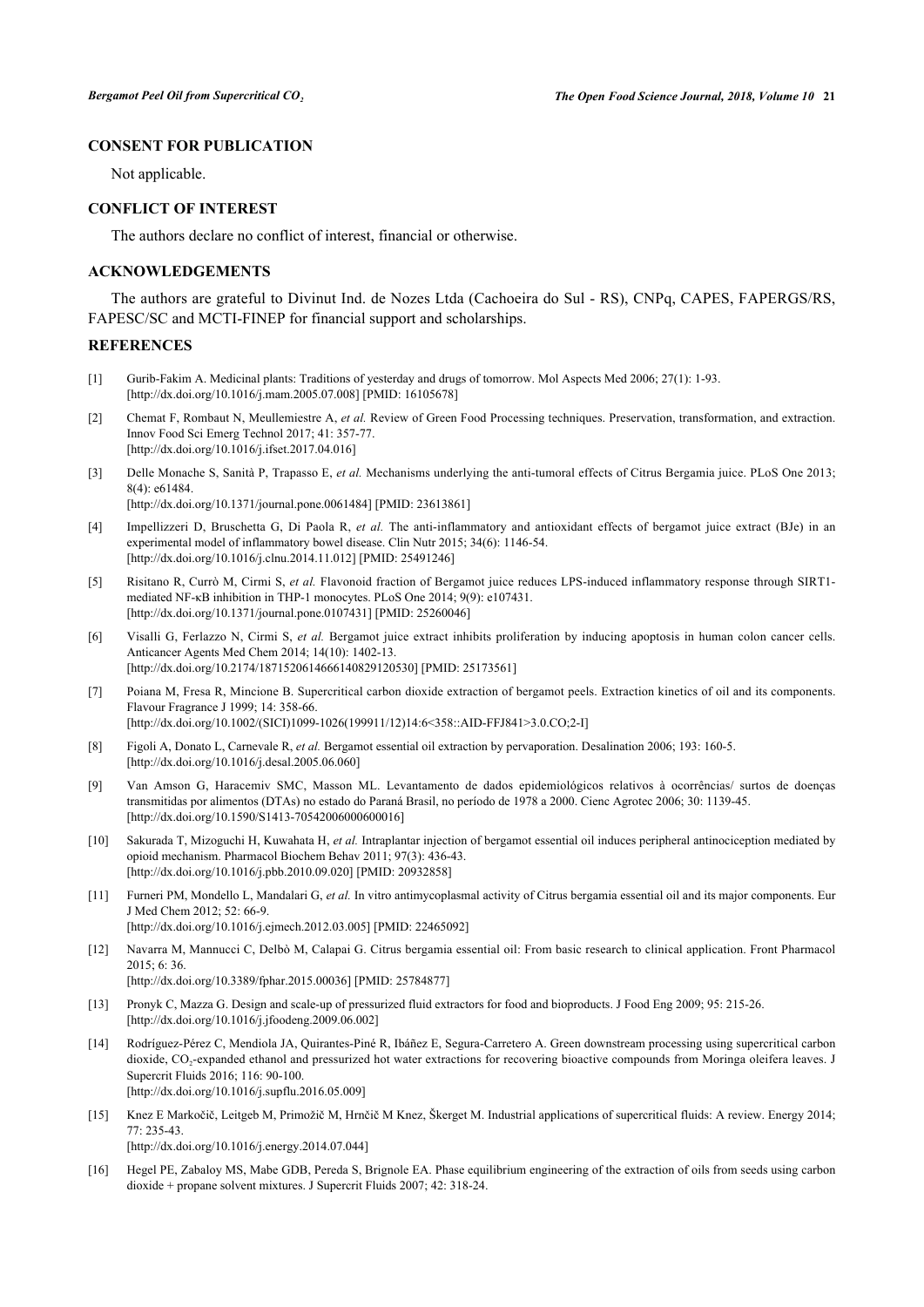[\[http://dx.doi.org/10.1016/j.supflu.2006.12.023](http://dx.doi.org/10.1016/j.supflu.2006.12.023)]

- <span id="page-6-0"></span>[17] Corso MP, Fagundes-Klen MR, Silva EA, *et al.* Extraction of sesame seed (Sesamun indicum L.) oil using compressed propane and supercritical carbon dioxide. J Supercrit Fluids 2010; 52: 56-61. [\[http://dx.doi.org/10.1016/j.supflu.2009.11.012](http://dx.doi.org/10.1016/j.supflu.2009.11.012)]
- <span id="page-6-1"></span>[18] Fernandes CEF, Scapinello J, Bohn A, *et al.* Phytochemical profile, antioxidant and antimicrobial activity of extracts obtained from erva-mate (*Ilex paraguariensis*) fruit using compressed propane and supercritical CO<sub>2</sub>. J Food Sci Technol 2017; 54(1): 98-104. [\[http://dx.doi.org/10.1007/s13197-016-2440-4\]](http://dx.doi.org/10.1007/s13197-016-2440-4) [PMID: [28242908](http://www.ncbi.nlm.nih.gov/pubmed/28242908)]
- <span id="page-6-2"></span>[19] BR - PI 1020120187523, Sistema e processo para extração de óleos vegetais e essenciais utilizando fluidos pressurizados. Inventors: J.V. Oliveira, M. DiLuccio and M.V. Tres.
- <span id="page-6-3"></span>[20] CN102161932-A, Extraction of high-quality soybean germ oil involves extracting rolled soybean germ using liquefied butane as solvent in adverse current, removing solvent under reducing pressure, alkali refining, and decoloring. Inventor(s): LI B; XU B; DONG Y.
- <span id="page-6-4"></span>[21] Capeletto C, Conterato G, Scapinello J, *et al.* Chemical composition, antioxidant and antimicrobial activity of guavirova (Campomanesia xanthocarpa Berg) seed extracts obtained by supercritical  $CO<sub>2</sub>$  and compressed n-butane. J Supercrit Fluids 2016; 110: 32-8. [\[http://dx.doi.org/10.1016/j.supflu.2015.12.009](http://dx.doi.org/10.1016/j.supflu.2015.12.009)]
- <span id="page-6-5"></span>[22] Novello Z, Scapinello J, j Dal Magro, *et al.* Extraction, chemical characterization and antioxidant activity of andiroba seeds oil obtained from pressurized n-butane. Ind Crops Prod 2015; 76: 697-701. [\[http://dx.doi.org/10.1016/j.indcrop.2015.07.075](http://dx.doi.org/10.1016/j.indcrop.2015.07.075)]
- [23] Felton AM, Felton A, Lindenmayer DB, Foley WJ. Nutritional goals of wild primates. Funct Ecol 2009; 23: 70-8. [\[http://dx.doi.org/10.1111/j.1365-2435.2008.01526.x\]](http://dx.doi.org/10.1111/j.1365-2435.2008.01526.x)
- <span id="page-6-6"></span>[24] Adams RP. Identification of essential oil components by gas chromatography/mass spectrometry No. 4<sup>th</sup> ed. Illinois, USA: Allured Publishing Corporation 2007.
- <span id="page-6-7"></span>[25] Hentz SM, Santin NC. Avaliação da atividade antimicrobiana do óleo essencial de alecrim (Rosmarinus officinalis l.) contra Salmonella sp. Evidência Interdisciplinar 2007; 7: 293-100.
- <span id="page-6-8"></span>[26] Illés V, Daood HG, Perneczki S, Szokonya L, Then M. Extraction of coriander seed oil by  $CO_2$  and propane at super- and subcritical conditions. J Supercrit Fluids 2000; 17: 177-86. [\[http://dx.doi.org/10.1016/S0896-8446\(99\)00049-2\]](http://dx.doi.org/10.1016/S0896-8446(99)00049-2)
- <span id="page-6-9"></span>[27] Keasling JD. Manufacturing molecules through metabolic engineering. Science 2010; 330(6009): 1355-8. [\[http://dx.doi.org/10.1126/science.1193990](http://dx.doi.org/10.1126/science.1193990)] [PMID: [21127247\]](http://www.ncbi.nlm.nih.gov/pubmed/21127247)
- <span id="page-6-10"></span>[28] Sawamura M, Onishi Y, Ikemoto J, Tu NTM, Phi NTL. Characteristic odour components of bergamot (Citrus bergamia Risso) essential oil. Flavour Fragrance J 2006; 21: 609-15. [\[http://dx.doi.org/10.1002/ffj.1604](http://dx.doi.org/10.1002/ffj.1604)]
- <span id="page-6-11"></span>[29] Elisabetsky E, Marschner J, Souza DO. Effects of Linalool on glutamatergic system in the rat cerebral cortex. Neurochem Res 1995; 20(4): 461-5.

[\[http://dx.doi.org/10.1007/BF00973103\]](http://dx.doi.org/10.1007/BF00973103) [PMID: [7651584](http://www.ncbi.nlm.nih.gov/pubmed/7651584)]

- <span id="page-6-12"></span>[30] Camargo SB, Vasconcelos DFSA. Atividades biológicas de Linalol: Conceitos atuais e possibilidades futuras deste monoterpeno. Rev Ciênc Méd Biol 2014; 13: 3-381. [\[http://dx.doi.org/10.9771/CMBIO.V13I3.12949](http://dx.doi.org/10.9771/CMBIO.V13I3.12949)]
- <span id="page-6-13"></span>[31] Julião LS, Tavares ES, Lage CLS, Leitão SG. Cromatografia em camada fina de extratos de tr{ê}s quimiotipos de Lippia alba (Mill) N.E.Br. (erva-cidreira). Rev Bras Farmacogn 2003; 13: 36-8. [\[http://dx.doi.org/10.1590/S0102-695X2003000300014\]](http://dx.doi.org/10.1590/S0102-695X2003000300014)
- <span id="page-6-14"></span>[32] Costa AM, Buglione CC, Bezerra FL, Martins PCC, Barracco MA. Immune assessment of farm-reared Penaeus vannamei shrimp naturally infected by IMNV in NE Brazil. Aquaculture 2009; 291: 141-6. [\[http://dx.doi.org/10.1016/j.aquaculture.2009.03.013](http://dx.doi.org/10.1016/j.aquaculture.2009.03.013)]
- <span id="page-6-15"></span>[33] Dugo P, Mondello L, Dugo L, Stancanelli R, Dugo G. LC-MS for the identification of oxygen heterocyclic compounds in citrus essential oils. J Pharm Biomed Anal 2000; 24(1): 147-54. [\[http://dx.doi.org/10.1016/S0731-7085\(00\)00400-3\]](http://dx.doi.org/10.1016/S0731-7085(00)00400-3) [PMID: [11108548](http://www.ncbi.nlm.nih.gov/pubmed/11108548)]
- <span id="page-6-16"></span>[34] Russo R, Ciociaro A, Berliocchi L, *et al.* Implication of limonene and linalyl acetate in cytotoxicity induced by bergamot essential oil in human neuroblastoma cells. Fitoterapia 2013; 89: 48-57. [\[http://dx.doi.org/10.1016/j.fitote.2013.05.014\]](http://dx.doi.org/10.1016/j.fitote.2013.05.014) [PMID: [23707744](http://www.ncbi.nlm.nih.gov/pubmed/23707744)]
- <span id="page-6-17"></span>[35] Ashok kumar K, Narayani M, Subanthini A, Jayakumar M. Antimicrobial activity and phytochemical analysis of citrus fruit peels -Utilization of fruit waste. Int J Eng Sci 2011; 3(6): 5414-21.
- <span id="page-6-18"></span>[36] Soković M, Glamočlija J, Marin PD, Brkić D, van Griensven LJ. Antibacterial effects of the essential oils of commonly consumed medicinal herbs using an in vitro model. Molecules 2010; 15(11): 7532-46. [\[http://dx.doi.org/10.3390/molecules15117532](http://dx.doi.org/10.3390/molecules15117532)] [PMID: [21030907\]](http://www.ncbi.nlm.nih.gov/pubmed/21030907)
- <span id="page-6-19"></span>[37] Sikkema J, de Bont JAM, Poolman B. Interactions of cyclic hydrocarbons with biological membranes. J Biol Chem 1994; 269(11): 8022-8. [PMID: [8132524\]](http://www.ncbi.nlm.nih.gov/pubmed/8132524)